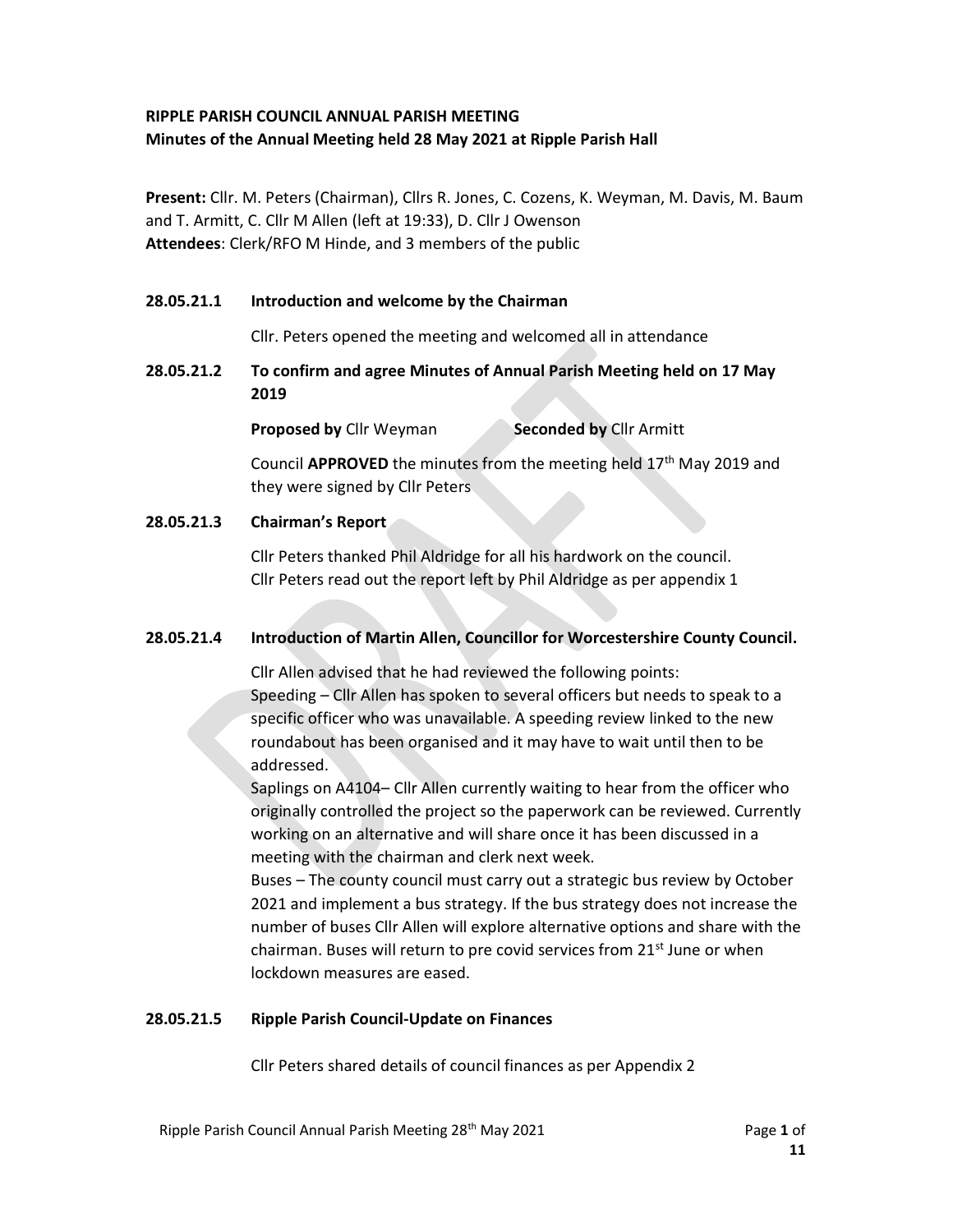## 28.05.21.6 Report on Malvern Hills District Council from Councillor Jeremy Owenson.

Cllr Owenson advised that Malvern Hills District Council has put in a plan that they want to build houses somewhere. The SWDP goes into how the houses should look and traveller policy so it is strongly advised that the parish council has their say.

Cllr Owenson advised there will be a boundary review on MHDC boarders. The number of councils will be reduced from 38-31. This will reduce the number of councillors which will result in the reworking of wards to ensure everybody is represented. From a Ripple perspective the council should consider the appropriate steps for the council such as merging with Upton or moving the boundary. Proposals for the new council will come out in late summer and go to consultation in the Autumn. New boundaries will be complete by the May 2022 elections.

Government has advised a large investment in shovel ready green projects. Ripple should consider things that would facilitate a lived environment such as looking at community forests to break up development land. The council should also think about shovel ready opportunities they can invest in.

C. Cllr Allen left at 19:33

## 28.05.21.7 Report on Planning issues in Parish

Cllr Jones provided a report on planning as per Appendix 3

## 28.05.21.8 Invitation to electors to raise any matters of interest

**Member of the Public 1 – Ferry Lane has changed usage recently and has** seen an increased amount of traffic to access Uckinghall Pool Car Park and an increased amount of dog walkers using the lane. The resident would like to know who is responsible for maintaining the road as temporary patching by the residents is not lasting.

Cllr Peters advised the council would take this away to look at.

## Member of the Public 2 – Raised 2 points:

- 1) Requested the council push to see archaeological reports on the new roundabout.
- 2) Advised that that there are usually a lot more people at the Parish meeting. The buffet provided by the WI usually helps raise money for church yard maintenance. During covid there have been no donations to the church yard.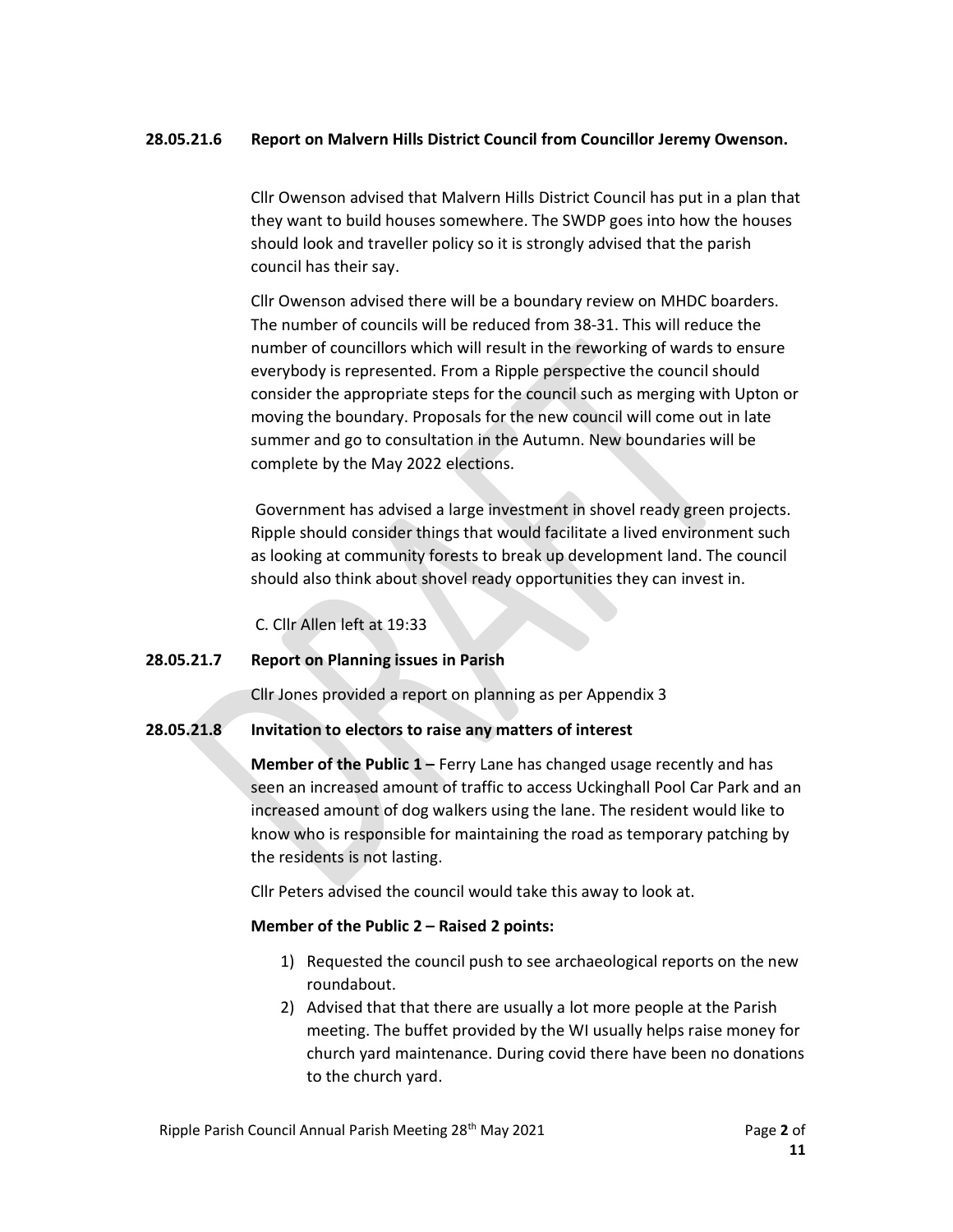Cllrs Peters and Jones advised that they reviewed this last year and have been advised that the council can not legally give funds to the church. They advised they would consider parish events to raise funds for the church and this would be added to the agenda of the next meeting of the council.

## 28.05.21.9 Any other business

No other business was raised

Meeting Closed – 20:17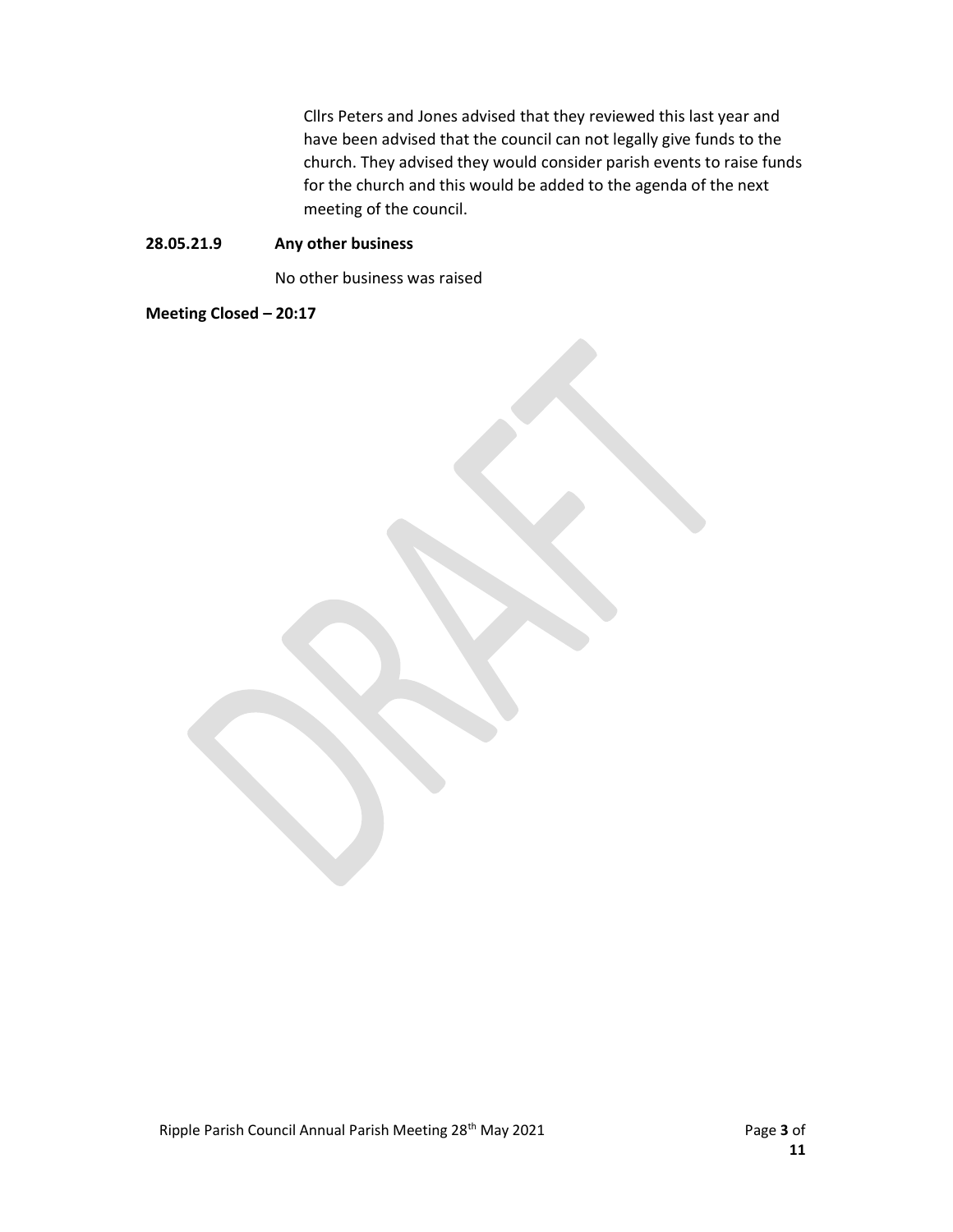## Appendix 1

Chairman's Annual Report: May 2020 to May 2021

The Chairman's Annual Report traditionally forms part of the public Ripple Annual Parish Meeting, which follows the Annual General Meeting, held in May of each year.

The 2020 public Annual Parish Meeting was cancelled due to the first Covid national lockdown. The postponed AGM was belatedly held on 24th August 2020.

The 2021 Annual Parish Meeting is scheduled for Friday May 28th but with public attendance necessarily restricted due to the social distancing measures that remain in place at Ripple Parish Hall.

## Local Elections

Worcestershire County Council elections were held on 6th May 2021. RPC looks forward to working with Martin Allen, the newly elected councillor for our area (Croome Division). Martin replaces Paul Middlebrough. Many thanks are due to Paul for his work on behalf of Ripple Parish residents and support for the Parish Council during his four-year term of office.

### Parish Council Personnel

• Lengthsman: Ben Perry was appointed and commenced his duties in Spring 2020.

• Chairman of RPC: My re-election for a second term was confirmed at the first face to face meeting after lockdown, held on 27th July 2020.

• Vice Chairman: Councillor Robin Jones're-election was similarly confirmed on 27th July 2020.

• Co-opted Councillors: We are pleased to welcome Councillors Clare Cozens and Mark Peters, who were officially co-opted to RPC at the virtual meeting held on 18th January 2021. This meant that for first time in many years RPC had its full complement of nine councillors.

• Parish Clerk and Responsible Finance Officer: Victoria Portch resigned her position as Parish Clerk with effect from Monday 5 th April 2021. She had been in post for six years. We would like to thank Vicky for her work on behalf of the council over that period. Michelle Hinde was appointed as Parish Clerk with effect from Monday 1st May 2021. Shelley retains the same contact details as the outgoing clerk. Email : clerk@rpcworcs.co.uk / Mobile : 07498 076125.

## Coronavirus Response

The COVID-19 restrictions over the last year have impacted on the way RPC has been able to conduct its business. However, we managed to hold five face to face meetings, five virtual meetings, and one virtual extraordinary meeting.

At the beginning of the Coronavirus outbreak RPC quickly took up the invitation to assist with the 'Stay Connected' scheme, jointly run by Upton Upon Severn Town Council and Upton Baptist Church. This proved to be an invaluable source of practical support for local residents with many volunteers in the parish pulling together to deliver food parcels and prescriptions. Early contact was also made

Ripple Parish Council Annual Parish Meeting 28<sup>th</sup> May 2021 **Page 4 of Page 4 of**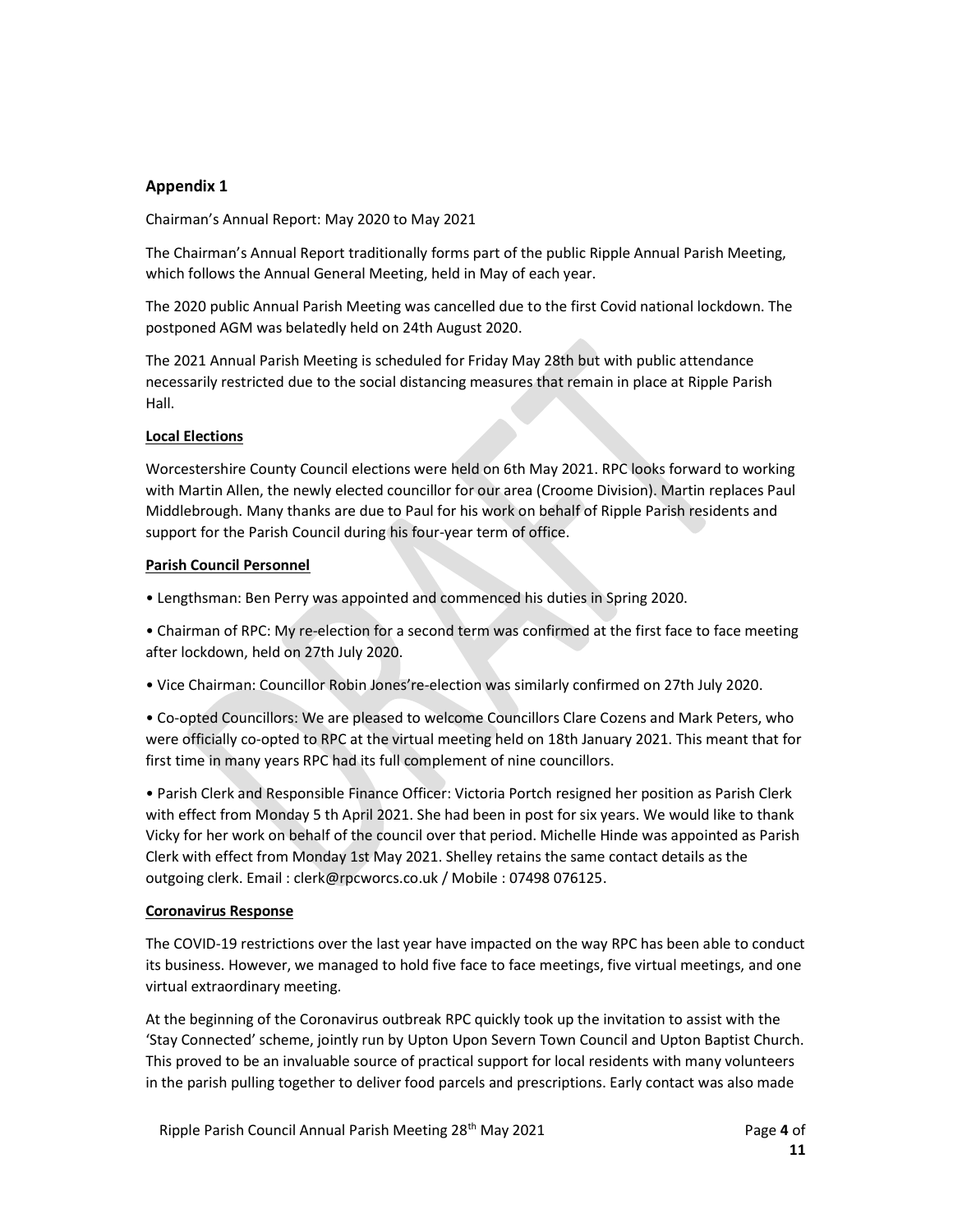with the Beechwood Care Home in Ryall, who assured us that they were well resourced and coping well.

Many thanks are due to numerous individuals across Ripple Parish who ensured, to the best of our knowledge, that nobody was left without support during this most difficult of years.

### **Communications**

All RPC meetings begin with Public Question Time. This has remained the case throughout the year despite residents being unable to attend face to face meetings. Questions have been invited via email and links were made available, on request, to residents who wished to attend recent virtual meetings.

All residents have received three newsletter updates delivered through their letterboxes, in May 2020, October 2020, and February 2021.

The official website is updated regularly and the Facebook Page @RPC2017 continues to attract in the region of 300 plus regular followers. By sharing to and from other local Facebook groups certain posts are seen by in excess of a thousand local people. This is still the most effective way to find and share up to the minute Parish news.

As an alternative to social media the RPC noticeboards provide a reliable source of information and we do try to ensure all official notices are displayed in as large a font as the space available allows.

The communications brief, including day to day administration of RPC's social media presence, has recently been taken on by Councillor Claire Cozens: clarecozens@rpcworcs.co.uk.

### RPC Finances

RPC's precept for the 2021/2022 financial year is £22,015.00, a 5% increase from the £20,966.20 that we received in the last (2020/2021) financial year. The audited accounts will be posted on the website and copies made available at the RPC Annual Parish Meeting.

### Planning

There are no new major applications for large housing developments within the parish.

Approved outline planning permission remains in place for 70 houses on land north east of Upton Marina. An extraordinary meeting was held on 17th March to consider a recently amended application regarding access to the development. Minutes of the meeting can be accessed on RPC's website: www.worcestershire.gov.uk/MyParish RPC's recommendations have been submitted. A decision from the local planning authority is still pending.

Following approved planning permission, construction has commenced on a small development of six houses, off the Ryall Court Lane.

No further sites for development within the parish have, as yet, been included in the recently reviewed South Worcestershire Development Plan.

Work is very shortly, due to commence, on a four- arm roundabout at the A38/A4104 junction. RPC has been supportive of this project and is represented on the associated Community Liaison Group where we are lobbying for the following additional measures to be included in or subsequent to the scheme:

Ripple Parish Council Annual Parish Meeting 28<sup>th</sup> May 2021 **Page 5 of Page 5 of** • A reduction in speed limits along the A38 and A4104 approaches to the roundabout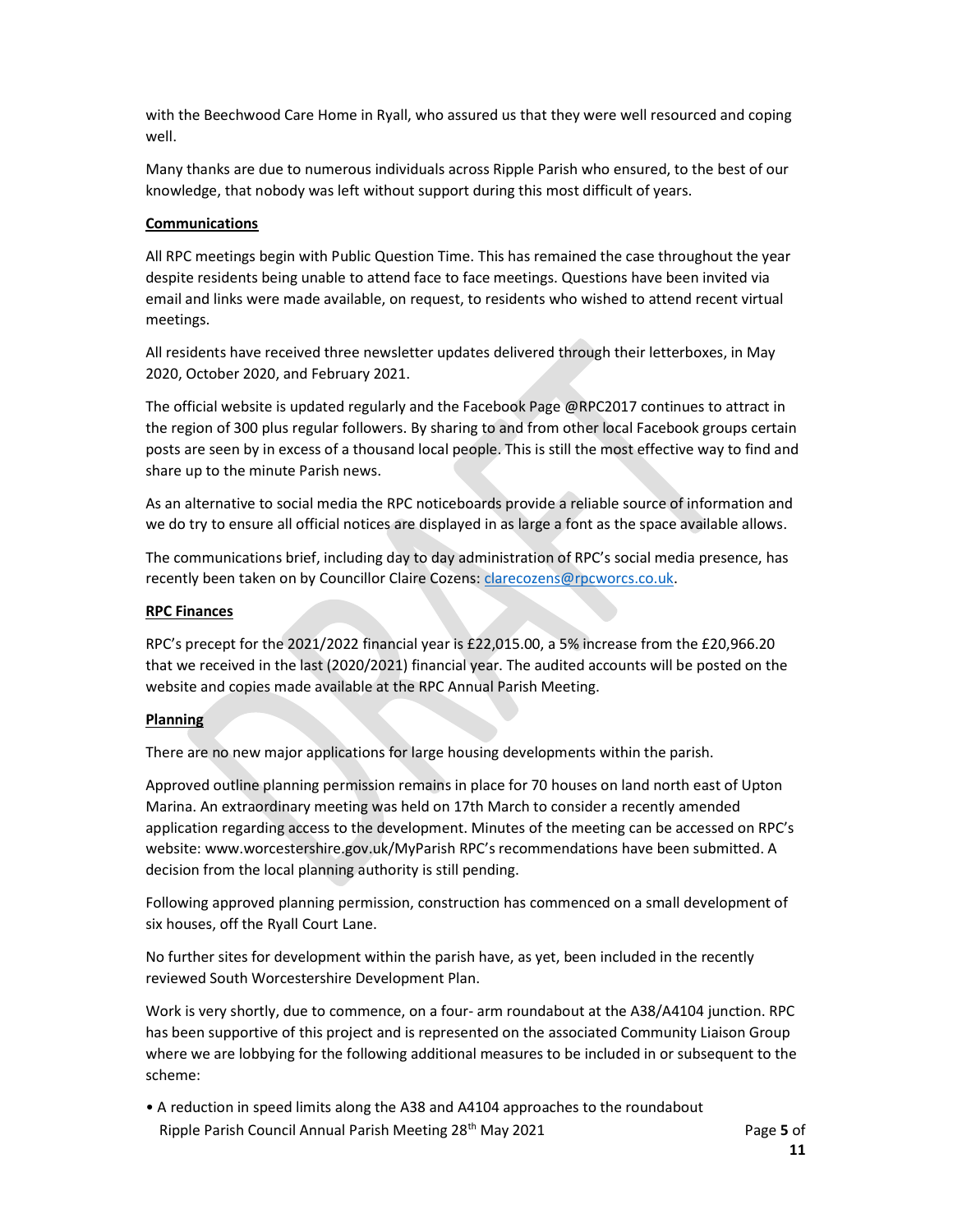- A pedestrian crossing point on the A4104 near to the layby
- Traffic calming measures on the Ryall Road to discourage its use as a cut through
- The creation of a cycle from the roundabout to Upton.

Decision on a cross-border application by Moreton Cullimore, to both Worcestershire and Gloucestershire County Councils, for mineral extraction at Bow Farm is still pending. The application was subject to a second Regulation 25 request seeking clarification on a number of issues relating mainly to environmental issues. This has now been provided. Residents and organisations who responded at the initial planning consultation stage have been reconsulted. RPC listened closely to the concerns raised by community group REACT (Ripple Extraction Community Team) prior to submitting its response.

Cemex have applied to extend gravel extraction at the Ryall North Quarry, off Ryall's Court Lane, Holly Green. The application includes restoration plans to the Fish Meadow site which include a rowing lake, suitable as a World Rowing (FISA) venue. It is anticipated the project will take two years with a further 12 months to complete restoration. RPC agrees in principle with the proposals but have raised issues for consideration regarding the impact on Holly Green residents during construction and long-term viability of the rowing lake with regard to its management and upkeep. Assurances are being sought that the restored site will remain accessible to all members of the local community, and regarding the suitable relocation of future Upton music festivals.

Residents should be aware of the government bill, intended to shake up the planning system, which is about to begin its progress through parliament. It promises to have an enormous impact on future planning across SW Worcestershire and within our parish. In a nutshell, local councils will be required to designate, through public consultation, a number of, 'growth', 'renewal', and 'protected' zones within which 'permission in principle' will be granted. Once the reforms become law, and are introduced, local councils such as ourselves will have no further say on developments that are put forward in their area.

## Vehicle Speeding in the Parish

Speeding continues to be a significant issue, causing concern to residents, across the parish and particularly along the Ryall Road. Since their return to action, following the latest lockdown, Speedwatch volunteers have again clocked vehicles regularly exceeding the 30mph speed limit. It is hoped that increased traffic flow following the completion of the A38/A4104 roundabout will dissuade motorists from using the 'access only' designated Ryall Road as a cut through. We are also encouraged that the newly elected county councillor has stated, as a priority, his intention to try and improve the situation.

Working with Other Agencies and Groups

RPC is represented on a number of local committees:

• Upton Villages Together (UVT) – Upton Library. Current representatives: Cllrs Keith Wayman and Roger Sutton.

- Upton Town Partnership current representatives: Cllr Roger Sutton and the RPC Chairman
- CEMEX Liaison Group current representatives: Cllr Robin Jones and the Parish Clerk
- A38/A4104 Roundabout Community Liaison Group current representative Cllr Marian Baum

Ripple Parish Council Annual Parish Meeting  $28<sup>th</sup>$  May 2021 Page 6 of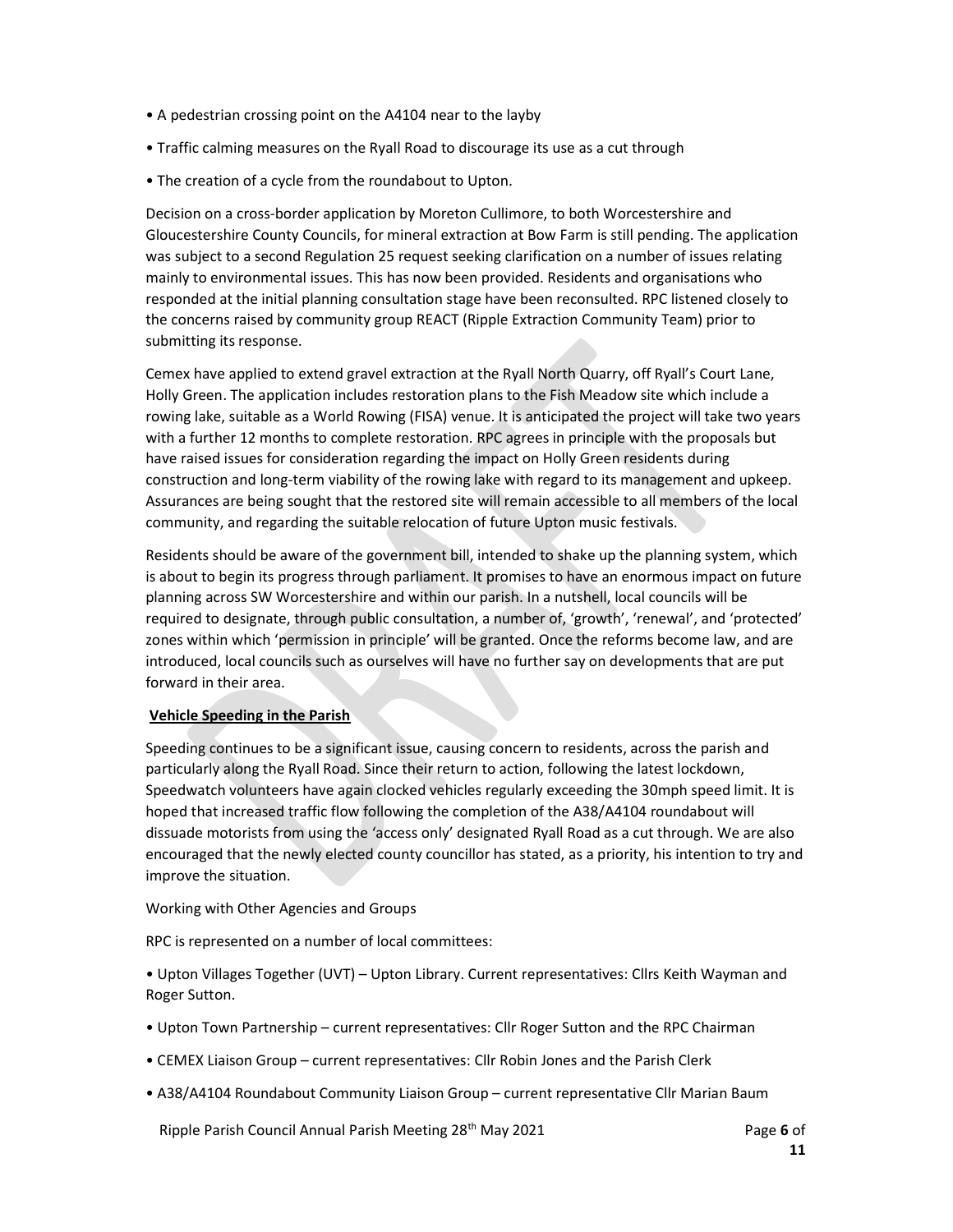RPC also seeks to actively engage with a number of community support groups, listening to their concerns and providing support where possible.

These currently include:

• REACT (Ripple Extraction Community Team) a voice for residents regarding local gravel extraction schemes

• UFAG (Uckinghall Flood Action Group) a support group representing those Uckinghall residents most at threat from extreme flooding

• Ripple, Uckinghall, & Naunton Community Broadband Project

• Friends of St Mary's Ripple – a non-denominational group established to raise funds to repair, refurbish and maintain the Parish church.

## Footpaths

We are currently re-assessing the role of parish footpath officer, which due to the extensive area of the parish may be shared between our current footpath officer Brian Goddard and Cllr Roger Sutton who has also volunteered. It is the RPC footpath officer's role to monitor the condition of local footpaths, and liaise with local landowners and the County Footpaths Officer regarding issues that need attending to.

With increased use of the local footpaths during Lockdown we have been made aware of a number of situations regarding restricted access and stile maintenance which have been passed on to the County Footpaths Officer for further investigation and action.

### Litter & Dog Fouling

Throughout lockdown there has been a noticeable increase in littering (particularly discarded face masks and plastic gloves) and in the number of fly tipping incidents. Dog fouling also continues to be a concern, especially the number of discarded, used poop bags littering the parish.

Fly-tipping incidents should be reported to malvernhills.gov.uk, who are usually very responsive.

RPC has recently undertaken to purchase additional or replacement litterbins to be located around the parish. We are currently liaising with MHDC regarding bin locations and to seek approval for refuse emptying. Work is ongoing on this project.

### Tree Maintenance

Following a recent audit to help clarify which trees, in public spaces around the parish, RPC is actually responsible for, a policy has been produced regarding agreed procedures for the monitoring their condition and carrying out necessary maintenance.

## Ryall Recreation Ground

RPC has plans to gradually improve this area as a facility for residents, but it is dependent upon raising sufficient funds. A start has been made by completely replacing the damaged perimeter fencing in order to secure the area above the dangerously steep slope to the adjacent footpath.

## Chairman's Thanks and Farewell

This will be my final Chairman's Report. After five and half years as a councillor, and the last two as Chairman, I am standing down.

Ripple Parish Council Annual Parish Meeting 28<sup>th</sup> May 2021 **Page 7 of Page 7 of**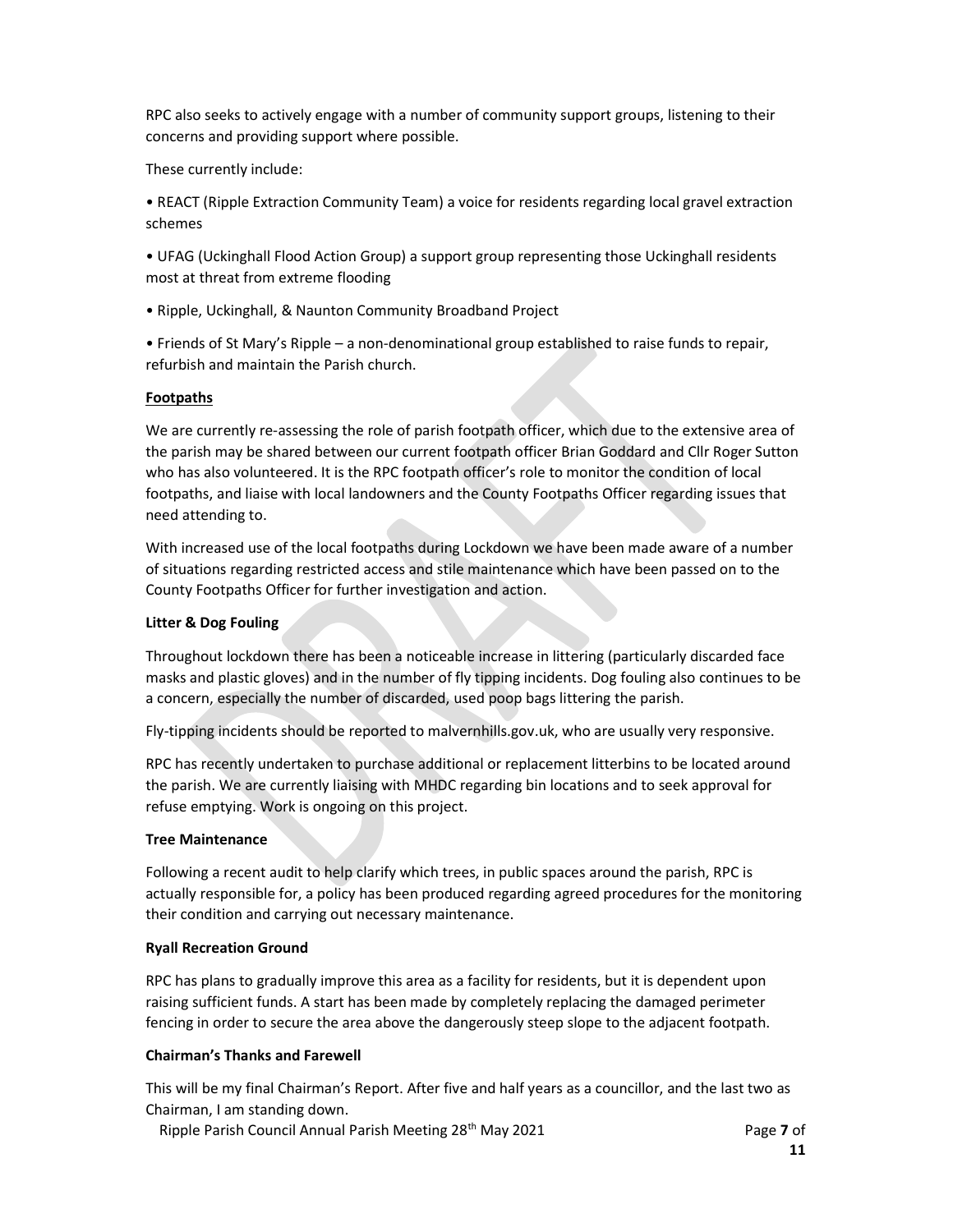It has been a challenging but largely enjoyable experience, during which I have gained a far greater appreciation of the often-unseen work that goes on at parish council level. I hope that my contributions, particularly with regard to making RPC more communicative with and responsive to its residents, have been helpful.

I would like to thank councillor colleagues and parish clerks, past and present, for their, much appreciated, support, and all of you residents who actively engage with RPC, keeping us on our toes and ensuring that despite the annoying constraints and regular frustrations local democracy continues to be alive and well.

All the very best for the future.

Phil Aldridge

Chairman – Ripple Parish Council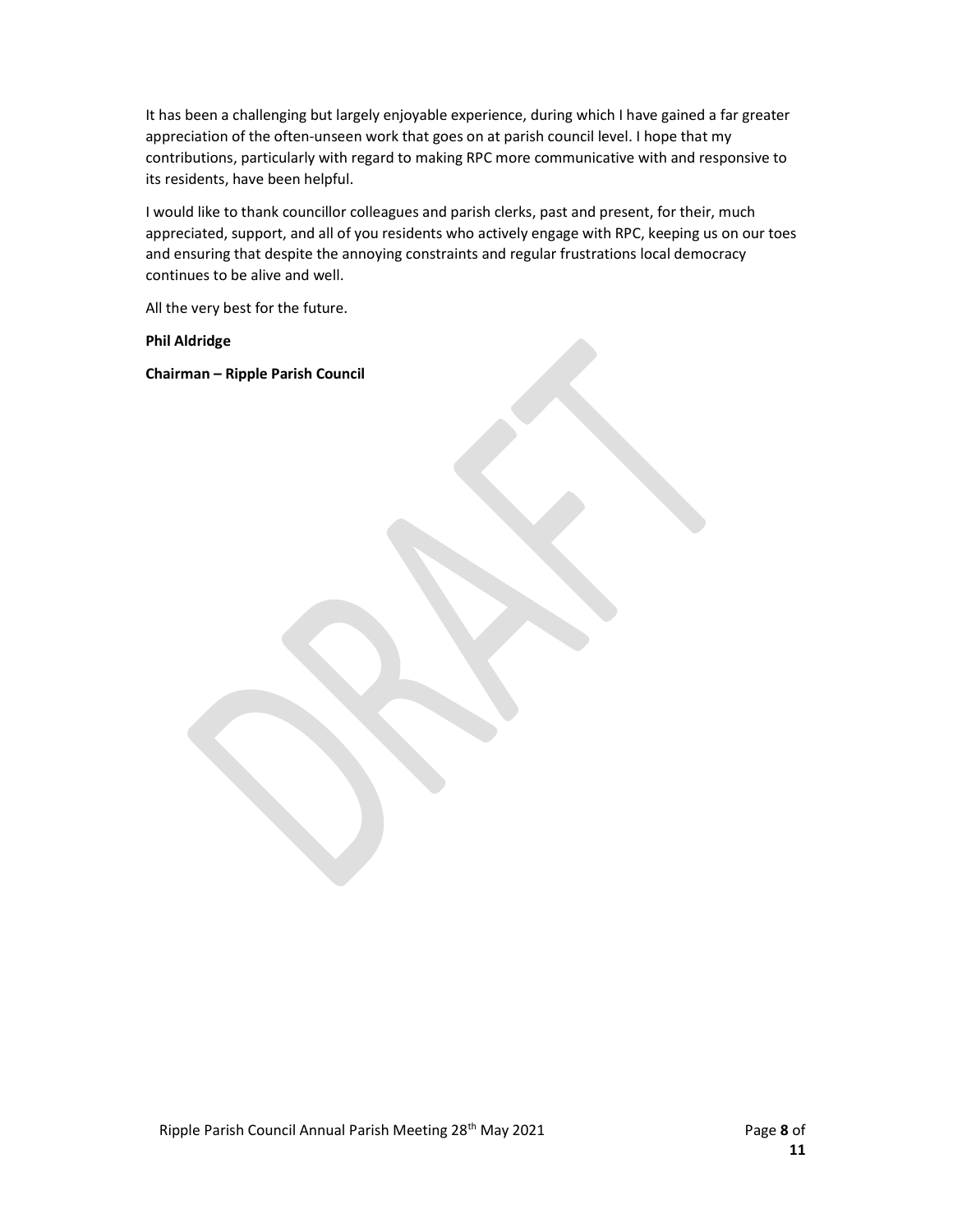# Appendix 2

| <b>Ripple Parish Council</b><br><b>Financial Statement</b><br>For the Year Ended 31 March 2021<br><b>Opening Balance B/F</b> |                              |                     |           |           |           |                                    |
|------------------------------------------------------------------------------------------------------------------------------|------------------------------|---------------------|-----------|-----------|-----------|------------------------------------|
|                                                                                                                              |                              | 2021                | 2020      | 2019      | 2018      |                                    |
| <b>Opening Funds</b>                                                                                                         |                              | 14,446.66           | 13,760.42 | 16,217.64 | 12,624.22 |                                    |
| <b>INCOME</b>                                                                                                                |                              |                     |           |           |           |                                    |
|                                                                                                                              | Precept                      | 20,966.20           | 19,060.18 | 17,327.44 | 16,502.32 |                                    |
|                                                                                                                              | <b>Deposit Interest</b>      | 2.77                | 5.76      | 5.73      | 4.65      |                                    |
|                                                                                                                              | Lengthsman Scheme            | $\scriptstyle\star$ | ۰.        | ٠         | 1,791.00  |                                    |
|                                                                                                                              | Grants                       | ۰                   | 500.00    | 415.00    | 13,700.46 |                                    |
|                                                                                                                              | Donations                    |                     | 189.61    | 228.63    | 236.58    |                                    |
|                                                                                                                              | <b>Grass Cutting</b>         | 3,345.00            | 1,299.00  | 2,400.00  | 2,770.85  |                                    |
|                                                                                                                              | Other Income (Vat Recovered) | 2,540.93            | ×.        | ٠         | 300.00    |                                    |
|                                                                                                                              | <b>Total Income</b>          | 26,854.90           | 21,054.55 | 20,376.80 | 35,305.86 |                                    |
| <b>EXPENDITURE</b>                                                                                                           |                              |                     |           |           |           | Explanation                        |
|                                                                                                                              | Subscriptions                | 1,013.98            | 1,044.85  | 881.76    | 804.10    |                                    |
|                                                                                                                              | Newsletter                   | 245.00              | 1,918.60  | 1,479.00  | 1,131.00  | * Funds awaited                    |
|                                                                                                                              | <b>Donations</b>             | $\sim$              | 70.00     | 108.50    | 280.00    | * VAT Refund                       |
|                                                                                                                              | Insurance                    | 583.86              | 583.86    | 574.67    | 535.07    | * RPC WORCS Domain Hosting & Email |
|                                                                                                                              | <b>Grass Cutting/Trees</b>   | 5,569.20            | 7,740.00  | 7,362.00  | 5,685.60  |                                    |
|                                                                                                                              | Lengthsman                   | 2,400.00            | 900.00    | 2,223.00  | 2,028.00  |                                    |
|                                                                                                                              | Chairmans Allowance          | $\sim$              | £.        | ¥,        | 25.99     |                                    |
|                                                                                                                              | Prof Fees/ Audit             | 576.00              | 636.00    | 1,499.20  | 120.00    |                                    |
|                                                                                                                              | Clerks Expenses              | ÷.                  | ÷.        | 468.85    | 404.31    |                                    |
|                                                                                                                              | <b>Clerks Wages</b>          | 6,472.08            | 6,458.41  | 6,091.08  | 5,874.12  |                                    |
|                                                                                                                              | <b>Annual Public Meeting</b> | $\sim$              | 862.00    | 1,109.00  | 632.00    |                                    |
|                                                                                                                              | <b>Fixed Assets</b>          | $\sim$              | ÷.        | ÷.        | 14,132.25 |                                    |
|                                                                                                                              | <b>Hall Hire</b>             | 224.00              | 24.00     | 536.00    | 60.00     |                                    |
|                                                                                                                              | Repairs                      | 298.36              | 233.64    | 138.69    | ×         |                                    |
|                                                                                                                              | Vehicle Activated Sign       | $\sim$              | ¥.        | 192.00    |           |                                    |
|                                                                                                                              | Website                      | 124.88              | 96.00     | 170.27    | $\sim$    |                                    |
|                                                                                                                              | 11,035.28 Total Expenditure  | 17,507.36           | 20,567.36 | 22,834.02 | 31,712.44 |                                    |
|                                                                                                                              | Closing Balance C/F          | 23,794.20           | 14,446.66 | 13,760.42 | 16,217.64 |                                    |

Represented by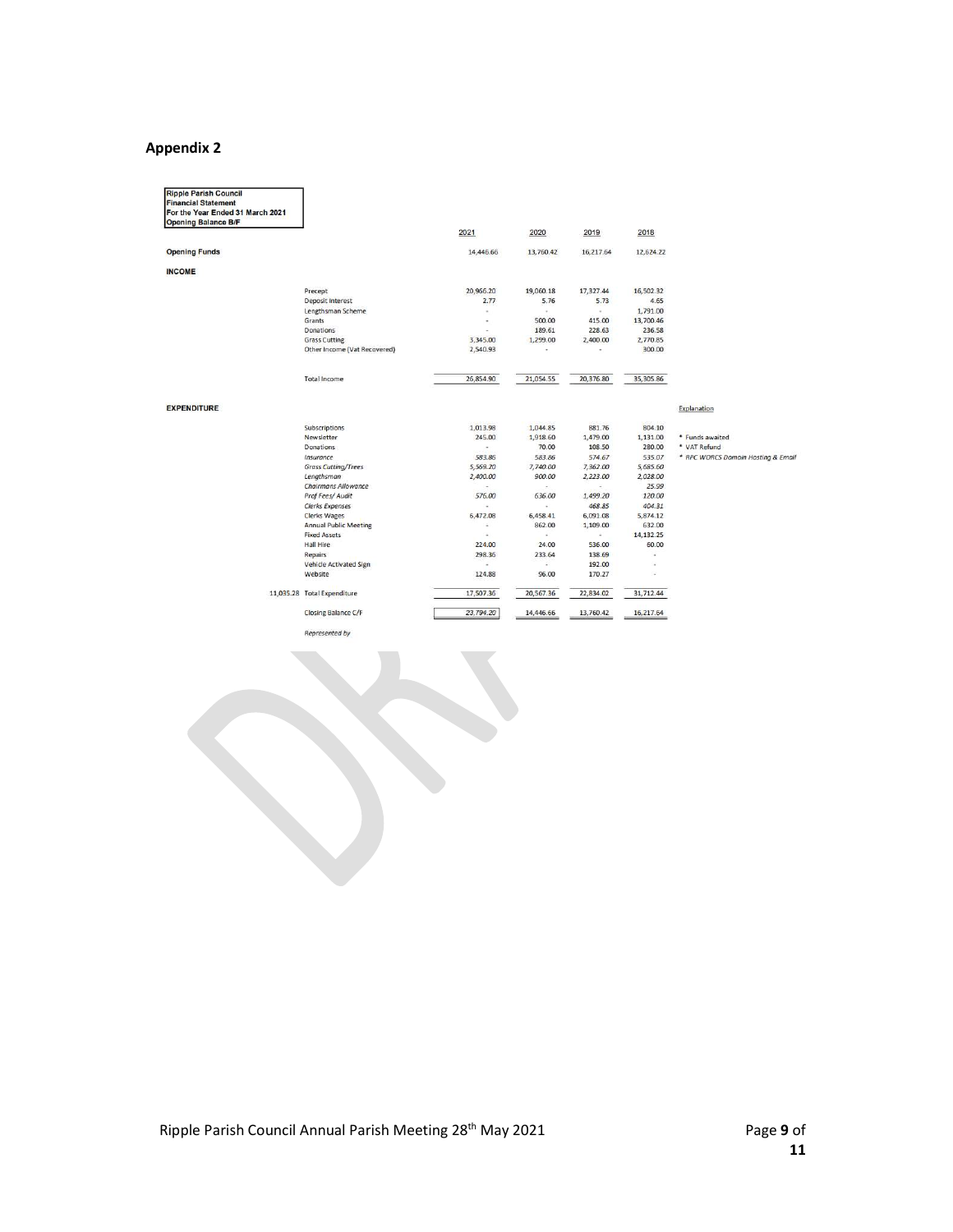## Appendix 3

2021 Annual Public Report-Planning

Since April 2020 around 40 planning consultations have been received by RPC over a range of planning issues from general house improvements to Mineral Extraction sites.

Essentially there have been no plans for any major housing Developments within the Parish and none are designated within the South Worcestershire Development Plan Review. Having said that MHDC are being challenged on whether they have the required 5 Year Housing supply going forward, so we will probably face a challenge on further development within the Parish.

In respect of Mineral Extraction Sites.

### Cemex Ryall North.

WCC are still seeking further information from the applicant.

As the competent authority WCC commissioned a Habitat Regulations Assessment (HRA) which concluded that a Appropriate Assessment (AA) should be carried out.

The Appropriate Assessment has concluded that with mitigation there is no adverse effect on the integrity of the Severn Estuary Special Protection Area, Special Area of Conservation/Ramsar Site

WCC are consulting Natural England and the Environment Agency on this assessment.

## Cullimore, Bow Lane.

The formal Consultations have now closed, but MHDC and TBC have asked for more time to respond.

When received WCC & GCC will make a joint decision whether they have enough information to proceed. The earliest date would be 6th July.

As with Cemex North A Habitat Regulations Assessment and Appropriate Assessment have been carried out to consider the effects of the Severn Estuary Special Protection Area, Special Area of Conservation/Ramsar Site, and Natural England have now confirmed they have no objections to the contents.

### Emerging Worcestershire County Council Local Minerals Plan.

As far as RPC are aware this plan is still under Government Inspection. It defines the Parish of Ripple within The Lower Severn Strategic Corridor with potential for further mineral extraction.

It will be followed by a site allocation plan which will identify specific areas for which Planning applications for extraction would be coinsiderered. Following a "Call for sites" consultation for landowners, a significant number of sites in Ripple have been identified for potential Planning Applications for future development.

### A4104 Roundabout

Ripple Parish Council Annual Parish Meeting 28<sup>th</sup> May 2021 Page 10 of